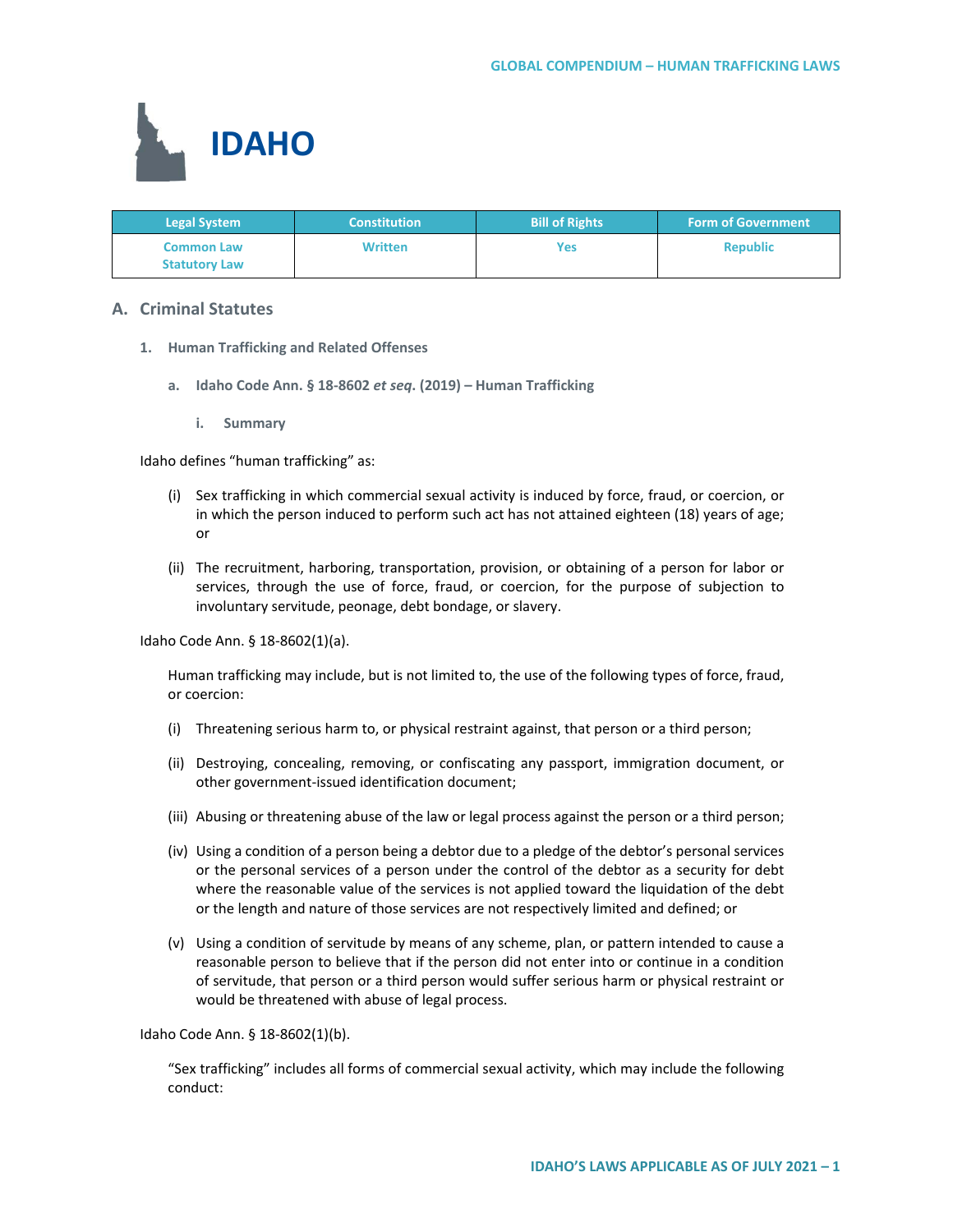- (i) Sexual conduct, as defined in section 18-5610(2)(a) [sexual intercourse or deviate sexual intercourse];
- (ii) Sexual contact, as defined in section 18-5610(2)(b) [any touching of the sexual organs or other intimate parts of a person not married to the actor for the purpose of arousing or gratifying the sexual desire of either party];
- (iii) Sexually explicit performance;
- (iv) Prostitution; or
- (v) Participation in the production of pornography.

Idaho Code Ann. § 18-8602(1)(c).

"Commercial sexual activity" means "sexual conduct or sexual contact in exchange for anything of value, as defined in section 18-5610(2)(c), Idaho Code, illicit or legal, given to, received by, or promised to any person." Idaho Code Ann. § 18-8602(2).

**ii. Sentencing**

"[A]ny person who commits the crime of human trafficking, as defined in section 18-8602, Idaho Code, shall be punished by imprisonment in a state prison for not more than twenty-five (25) years unless a more severe penalty is otherwise prescribed by law." Idaho Code Ann. § 18-8603.

Idaho law provides that,

[i]n addition to any other amount of loss resulting from a human trafficking violation, the court shall order restitution, as applicable, including the greater of: (a) The gross income or value to the defendant of the victim's labor or services; or (b) The value of the victim's labor as guaranteed under the minimum wage and overtime provisions of the federal fair labor standards act. … In addition to any order for restitution as provided in this section, the court shall order the defendant to pay an amount determined by the court to be necessary for the mental and physical rehabilitation of the victim or victims. Idaho Code Ann. § 18-8604.

**iii. Statute of Limitations**

A prosecution for human trafficking must be commenced within five years after its commission. Idaho Code Ann. § 19-402.

**b. Idaho Code Ann. § 18-5601 (1994) – Interstate Trafficking in Prostitution**

Any person "who imports persons into this state, or who exports persons from this state, for the purpose of prostitution, or any person who induces, entices or procures such activity" commits the crime of "interstate trafficking in prostitution." Idaho Code Ann. § 18-5601.

**c. Idaho Code Ann. § 18-8606 (2019) – Safe Harbor Provisions; Affirmative Defense**

A victim of human trafficking may assert being a victim of human trafficking as an affirmative defense to most crimes committed as a direct and immediate result of being such a victim. Idaho Code Ann. § 18-8606(2).

With limited exceptions, when a minor is alleged to have committed a crime, Idaho law provides that "a prosecutor shall divert the offense if the minor committed the offense as a direct and immediate result of being a victim of human trafficking." Idaho Code Ann. § 18-8606(1)(a). If the offense is diverted, the minor will be placed in a state-licensed residential facility that provides a comprehensive rehabilitative program, case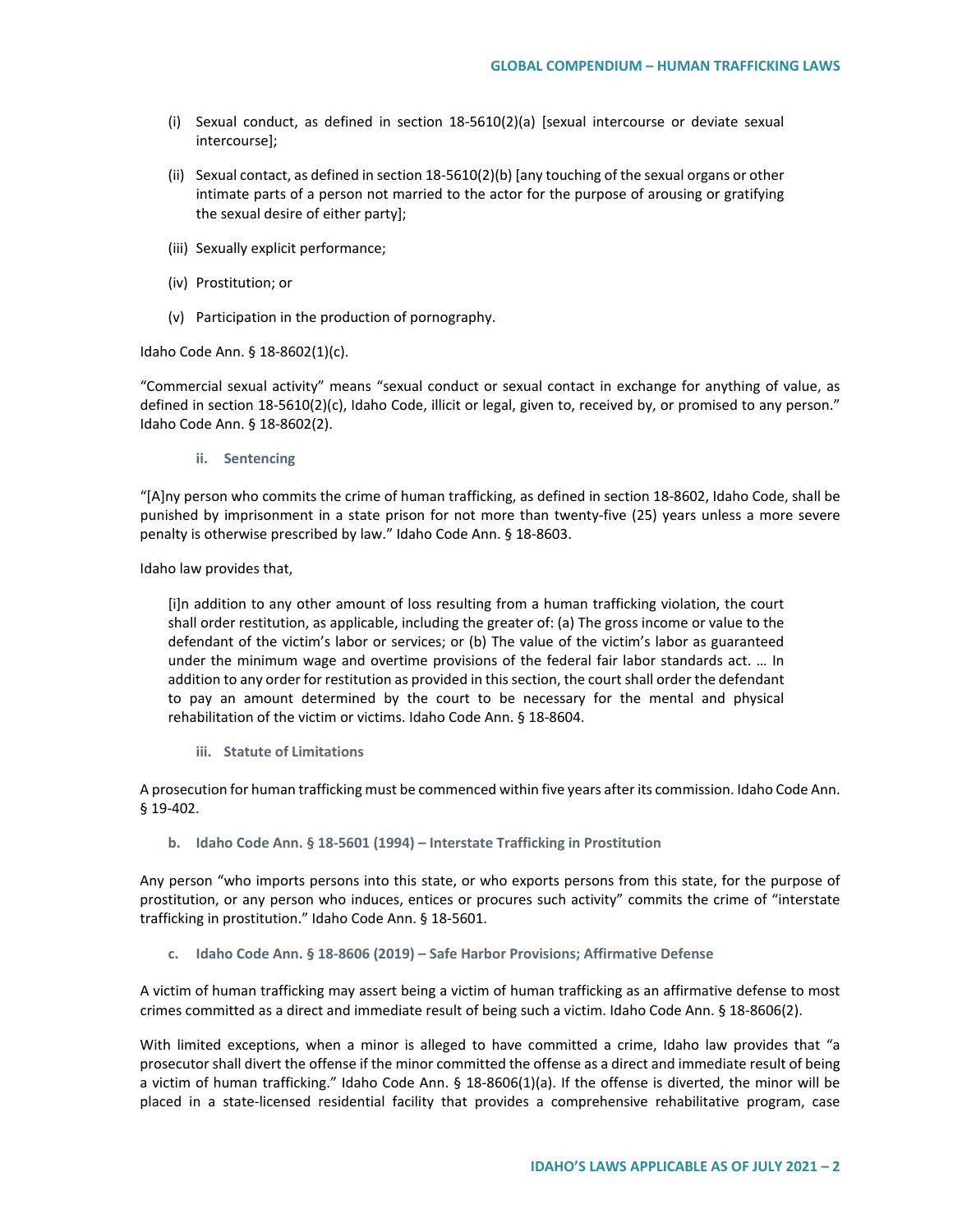management, and services. Idaho Code Ann. § 18-8606(1)(b). A diversion agreement may extend up to a year, if the minor expresses "a willingness to cooperate and receive specialized services." Idaho Code Ann. § 18- 8606(1)(c)–(d). Otherwise, continuation of the diversion will be at the court's discretion. Idaho Code Ann. § 18- 8606(1)(d).

**d. Idaho Code Ann. § 18-7803(a) (2004) – Racketeering Act**

Idaho's racketeering statute includes human trafficking as a predicate act. Idaho Code Ann. § 18-7803(a).

**2. Online Child Sexual Exploitation and Child Pornography Offenses**

Idaho Code Ann. § 18-1501 – Injury to Children

Idaho Code Ann. § 18-1506 – Sexual Abuse of a Child Under the Age of Sixteen Years

Idaho Code Ann. § 18-1507A – Sexual Exploitation of a Child by Electronic Means

Idaho Code Ann. § 18-1509A – Enticing a Child Through Use of the Internet or Other Communication Device

### **3. Idaho Sex Offender Registration Act**

Sex offenders, including persons who commit the crime of sex trafficking, are required to register under the "Sexual Offender Registration Notification and Community Right-to-Know Act," Idaho Code Ann. § 18-8301 *et seq*., and the "Juvenile Sex Offender Registration Notification and Community Right-to-Know Act," Idaho Code Ann. § 18-8401 *et seq*.

#### **B. Civil Liability Statutes**

- **1. Idaho Code Ann. § 6-1701 (2019) – Tort Claims in Child Abuse Cases**
	- **a. Summary**

Idaho provides that a civil lawsuit may be brought by or on behalf of any child who has been sexually abused, as defined in section 18-1506, or sexually exploited for a commercial purpose. Idaho Code Ann. § 6-1701(1).

**b. Damages and Other Relief**

Damages in such a lawsuit,

shall consist of compensation for past and future damages and may consist of emotional and physical pain and suffering, mental anguish, disability, loss of society and companionship, expenses for past and future therapy, and punitive damages where the claimant proves malicious or outrageous conduct by the party against whom the claim for punitive damages is asserted. Idaho Code Ann. § 6-1703.

The prevailing party in a child abuse tort lawsuit shall also be entitled to costs and reasonable attorney's fees. Idaho Code Ann. § 6-1703.

**c. Statute of Limitations**

A civil lawsuit must be commenced "within five (5) years from the date that an aggrieved child reaches the age of eighteen (18) years or, after the child reaches the age of eighteen (18) years, within five (5) years of the time the child discovers or reasonably should have discovered the act, abuse or exploitation and its causal relationship to an injury or condition suffered by the child, whichever occurs later." Idaho Code Ann. § 6-1704(1).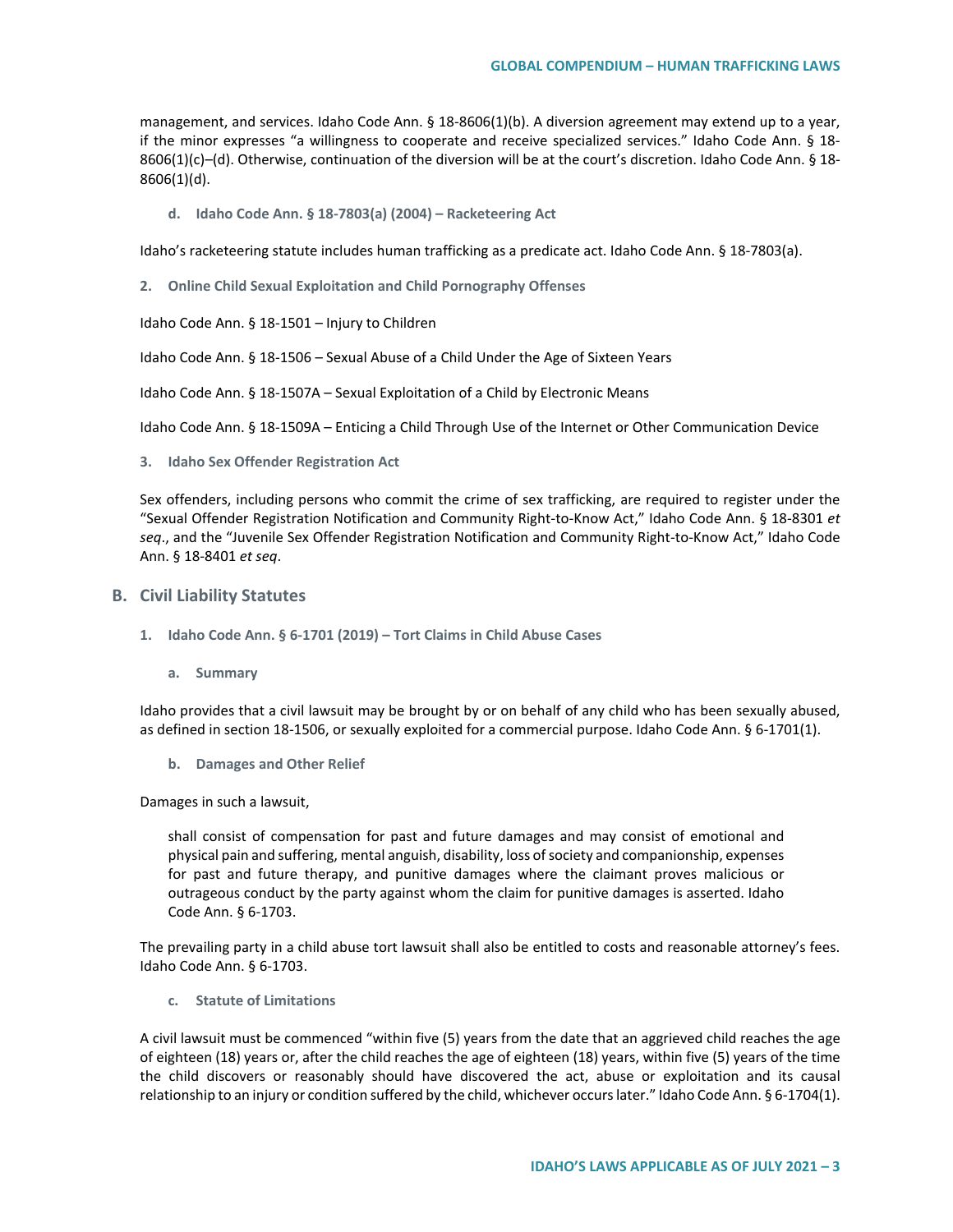"The child need not establish which act in a series of continuing acts, abuse, or exploitation caused the injury complained of, but may compute the date of discovery from the date of discovery of the last act by the same perpetrator which is part of a common scheme or plan." Idaho Code Ann. § 6-1704(2).

For purposes of the statute of limitations, "[t]he knowledge of a custodial parent or guardian shall not be imputed to a child under the age of eighteen (18) years." Idaho Code Ann. § 6-1704(3).

- **C. Additional Statutes Specific to Human Trafficking**
	- **1. Idaho Code Ann. § 18-8601 (2019) – Legislative Intent on Law Enforcement Training**

In stating its legislative intent, the Idaho legislature stated that it "finds that it is appropriate for members of the law enforcement community to receive training from the respective training entities in order to increase awareness of human trafficking cases occurring in Idaho and to assist and direct victims of such trafficking to available community resources."

**2. Idaho Code Ann. § 19-5701** *et seq***. (2018) – Address Confidentiality for Victims of Human Trafficking**

Victims of human trafficking who fear for their safety or their children's safety may apply to the Secretary of State to have an address designated by the state serve as the victim's address. *See* Idaho Secretary of State – Address Confidentiality Program, website available at: [https://sos.idaho.gov/acp/.](https://sos.idaho.gov/acp/)

**3. Idaho Code Ann. § 40-507 (2015) – Posters and Signs at Safety Rest Areas**

The Idaho Transportation Department allows (but does not require) posters and signs with nonprofit contact information for victims of human trafficking to be posted in or around safety rest areas.

**4. Idaho Code Ann. § 45-601** *et seq***. – Payment of Wages**

An employer's failure to pay wages permits an employee to seek recovery of wages, as well as penalties and liquidated damages, in a civil lawsuit against the employer. Idaho Code Ann. § 45-614. A successful employee may also recover all costs and reasonable attorney's fees. Idaho Code Ann. § 45-615. The Idaho Department of Labor is authorized to enforce this provision and to impose administrative penalties for noncompliance. Idaho Code Ann. § 45-616.

More information is available at[: https://www.labor.idaho.gov/dnn/Businesses/Idaho-Labor-Laws/Labor-Laws-](https://www.labor.idaho.gov/dnn/Businesses/Idaho-Labor-Laws/Labor-Laws-FAQ)[FAQ.](https://www.labor.idaho.gov/dnn/Businesses/Idaho-Labor-Laws/Labor-Laws-FAQ)

**5. Idaho Code Ann. § 67-3014 (2015) – Expungement for Victims of Human Trafficking** 

Any person who was arrested, charged, or convicted of prostitution under Idaho Code § 18-5613 or "any other offense determined by the court to be appropriate" may file a petition to vacate a conviction and expunge the relevant criminal history records that are the result of acts induced by human traffickers. This provision does not apply to convictions for offenses for which a defense of coercion would not be available.

**D. Significant Cases**

No significant cases regarding Idaho's human trafficking statutes were found.

# **E. Academic Research/Papers**

No academic research or papers were found regarding Idaho's human trafficking statutes.